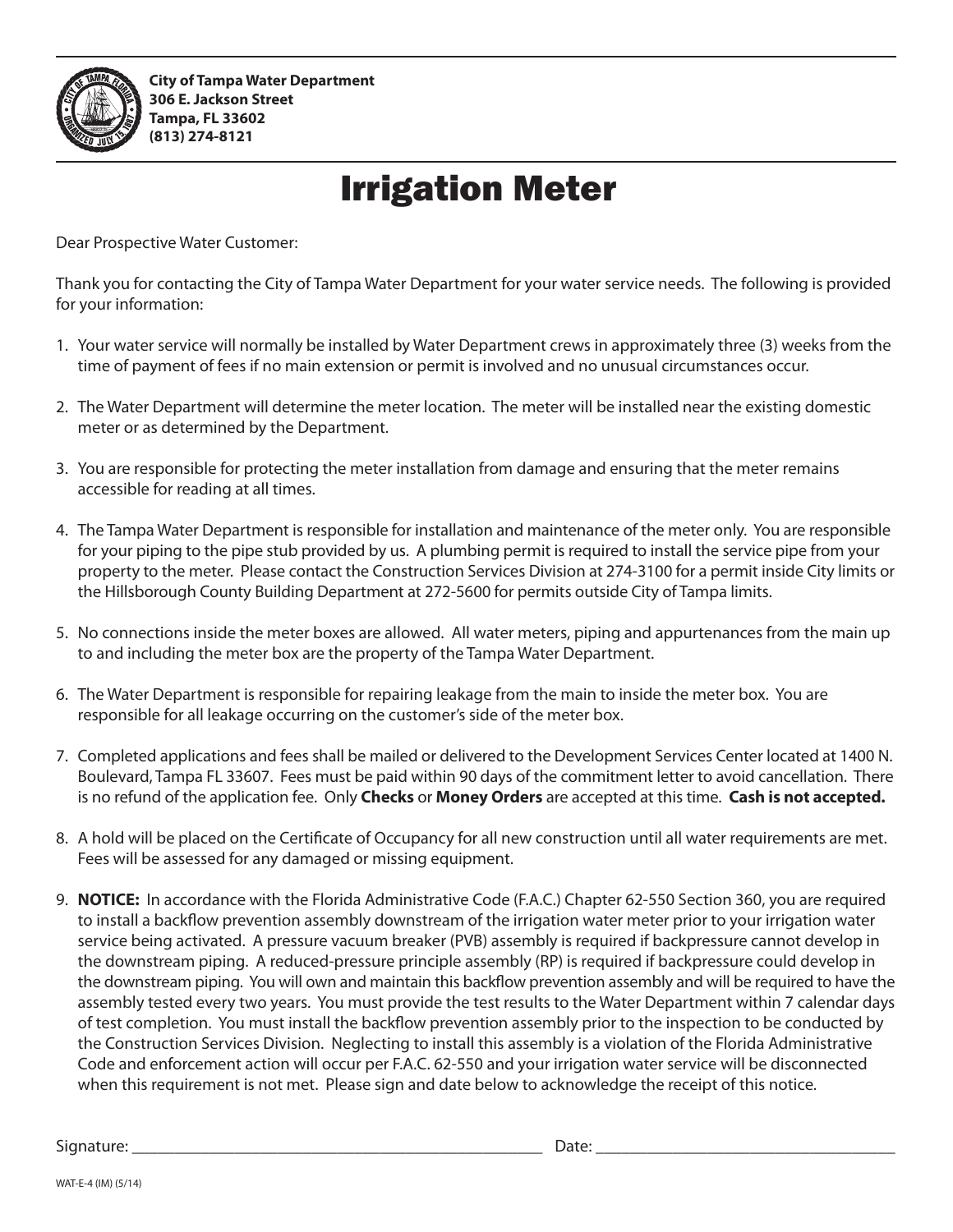| ż |  |
|---|--|
|   |  |

**City of Tampa Water Department 306 E. Jackson Street Tampa, FL 33602 (813) 274-8121**

## **Single Family Irrigation Meter Application**

| Full name of property owner:                                                                                                                                                                                                                                                                                                                                                                                                                                                                                  |        |        |        | Phone number (include area code):                                 |                                                               |  |                   |              |                         |                            |                                                                      |         |
|---------------------------------------------------------------------------------------------------------------------------------------------------------------------------------------------------------------------------------------------------------------------------------------------------------------------------------------------------------------------------------------------------------------------------------------------------------------------------------------------------------------|--------|--------|--------|-------------------------------------------------------------------|---------------------------------------------------------------|--|-------------------|--------------|-------------------------|----------------------------|----------------------------------------------------------------------|---------|
| Address including City, State, ZIP:                                                                                                                                                                                                                                                                                                                                                                                                                                                                           |        |        |        | Driver's license number and State:                                |                                                               |  |                   |              |                         |                            |                                                                      |         |
| Name of development:                                                                                                                                                                                                                                                                                                                                                                                                                                                                                          |        |        |        | Lot size:                                                         |                                                               |  | Tax Folio number: |              |                         |                            |                                                                      |         |
| Address of property to be served:                                                                                                                                                                                                                                                                                                                                                                                                                                                                             |        |        |        | Number of units served:                                           |                                                               |  |                   |              |                         |                            |                                                                      |         |
| City of Tampa Utility Account Number:                                                                                                                                                                                                                                                                                                                                                                                                                                                                         |        |        |        | Current irrigation:                                               |                                                               |  |                   |              |                         |                            |                                                                      |         |
| Tampa Water Department will commit to a 3/4-inch meter (maximum irrigation demand - 20 gallons per minute) unless the irrigation flow demand table below is<br>completed, requiring a larger size meter. If you have hired an irrigation/plumbing contractor please provide his/her contact information below.                                                                                                                                                                                                |        |        |        |                                                                   |                                                               |  |                   |              |                         |                            |                                                                      |         |
|                                                                                                                                                                                                                                                                                                                                                                                                                                                                                                               |        |        |        | Maximum gallons per minute (gpm) needed for each irrigation zone: |                                                               |  |                   |              |                         |                            |                                                                      |         |
| Zone 1                                                                                                                                                                                                                                                                                                                                                                                                                                                                                                        | Zone 2 | Zone 3 | Zone 4 | Zone 5                                                            | Zone 6                                                        |  | Zone 7            |              | Zone 8                  | Zone 9                     | Zone 10                                                              | Zone 11 |
|                                                                                                                                                                                                                                                                                                                                                                                                                                                                                                               |        |        |        |                                                                   |                                                               |  |                   |              |                         |                            |                                                                      |         |
| Maximum gallons per minute (gpm) needed for irrigation system:                                                                                                                                                                                                                                                                                                                                                                                                                                                |        |        |        |                                                                   |                                                               |  |                   |              |                         |                            |                                                                      |         |
| Name of irrigation/plumbing contractor:                                                                                                                                                                                                                                                                                                                                                                                                                                                                       |        |        |        |                                                                   |                                                               |  |                   |              |                         |                            | Irrigation/plumbing contractor's contact number (include area code): |         |
|                                                                                                                                                                                                                                                                                                                                                                                                                                                                                                               |        |        |        |                                                                   |                                                               |  |                   |              |                         |                            |                                                                      |         |
| Applicant agrees that all necessary fees and charges will be at applicant's expense in accordance with City of Tampa Ordinances and Resolutions. In addition, the<br>applicant agrees that the water facilities and all appurtenances thereto, excluding those on the consumer's side of fire and metered services, shall be the property of<br>the City and that the same shall constitute a part of the water systems of the City. Applicant understands that a NON-REFUNDABLE application fee is required. |        |        |        |                                                                   |                                                               |  |                   |              |                         |                            |                                                                      |         |
| Arrangements for meter installation will not be started until commitment fees and any other information that is requested (Autocad disc, easement items, etc.) are<br>received by the City of Tampa Water Department.                                                                                                                                                                                                                                                                                         |        |        |        |                                                                   |                                                               |  |                   |              |                         |                            |                                                                      |         |
| Printed name:<br>Signature:                                                                                                                                                                                                                                                                                                                                                                                                                                                                                   |        |        |        |                                                                   |                                                               |  |                   | Date:        |                         |                            |                                                                      |         |
|                                                                                                                                                                                                                                                                                                                                                                                                                                                                                                               |        |        |        |                                                                   |                                                               |  |                   |              |                         |                            |                                                                      |         |
|                                                                                                                                                                                                                                                                                                                                                                                                                                                                                                               |        |        |        |                                                                   |                                                               |  |                   |              |                         | <b>Stamp Date Received</b> |                                                                      |         |
|                                                                                                                                                                                                                                                                                                                                                                                                                                                                                                               |        |        |        |                                                                   | This space must be stamped received by Tampa Water Department |  |                   |              |                         |                            |                                                                      |         |
|                                                                                                                                                                                                                                                                                                                                                                                                                                                                                                               |        |        |        |                                                                   |                                                               |  |                   |              |                         |                            |                                                                      |         |
|                                                                                                                                                                                                                                                                                                                                                                                                                                                                                                               |        |        |        |                                                                   |                                                               |  |                   |              |                         |                            |                                                                      |         |
|                                                                                                                                                                                                                                                                                                                                                                                                                                                                                                               |        |        |        |                                                                   |                                                               |  |                   |              |                         |                            |                                                                      |         |
|                                                                                                                                                                                                                                                                                                                                                                                                                                                                                                               |        |        |        |                                                                   |                                                               |  |                   |              |                         |                            |                                                                      |         |
|                                                                                                                                                                                                                                                                                                                                                                                                                                                                                                               |        |        |        |                                                                   |                                                               |  |                   |              |                         |                            |                                                                      |         |
|                                                                                                                                                                                                                                                                                                                                                                                                                                                                                                               |        |        |        |                                                                   |                                                               |  |                   |              |                         |                            |                                                                      |         |
|                                                                                                                                                                                                                                                                                                                                                                                                                                                                                                               |        |        |        |                                                                   |                                                               |  |                   | Ś.           | <b>Application Fee</b>  |                            |                                                                      |         |
|                                                                                                                                                                                                                                                                                                                                                                                                                                                                                                               |        |        |        |                                                                   |                                                               |  |                   |              | <b>Installation Fee</b> |                            |                                                                      |         |
|                                                                                                                                                                                                                                                                                                                                                                                                                                                                                                               |        |        |        |                                                                   |                                                               |  |                   | \$           |                         |                            |                                                                      |         |
|                                                                                                                                                                                                                                                                                                                                                                                                                                                                                                               |        |        |        |                                                                   |                                                               |  |                   | \$           | <b>Connection Fee</b>   |                            |                                                                      |         |
|                                                                                                                                                                                                                                                                                                                                                                                                                                                                                                               |        |        |        |                                                                   |                                                               |  |                   | <b>TOTAL</b> |                         |                            |                                                                      |         |
|                                                                                                                                                                                                                                                                                                                                                                                                                                                                                                               |        |        |        |                                                                   |                                                               |  |                   | \$           |                         |                            |                                                                      |         |
|                                                                                                                                                                                                                                                                                                                                                                                                                                                                                                               |        |        |        |                                                                   |                                                               |  |                   |              | Atlas Page Reference    |                            |                                                                      |         |
|                                                                                                                                                                                                                                                                                                                                                                                                                                                                                                               |        |        |        |                                                                   |                                                               |  |                   |              | Service Request Number  |                            |                                                                      |         |